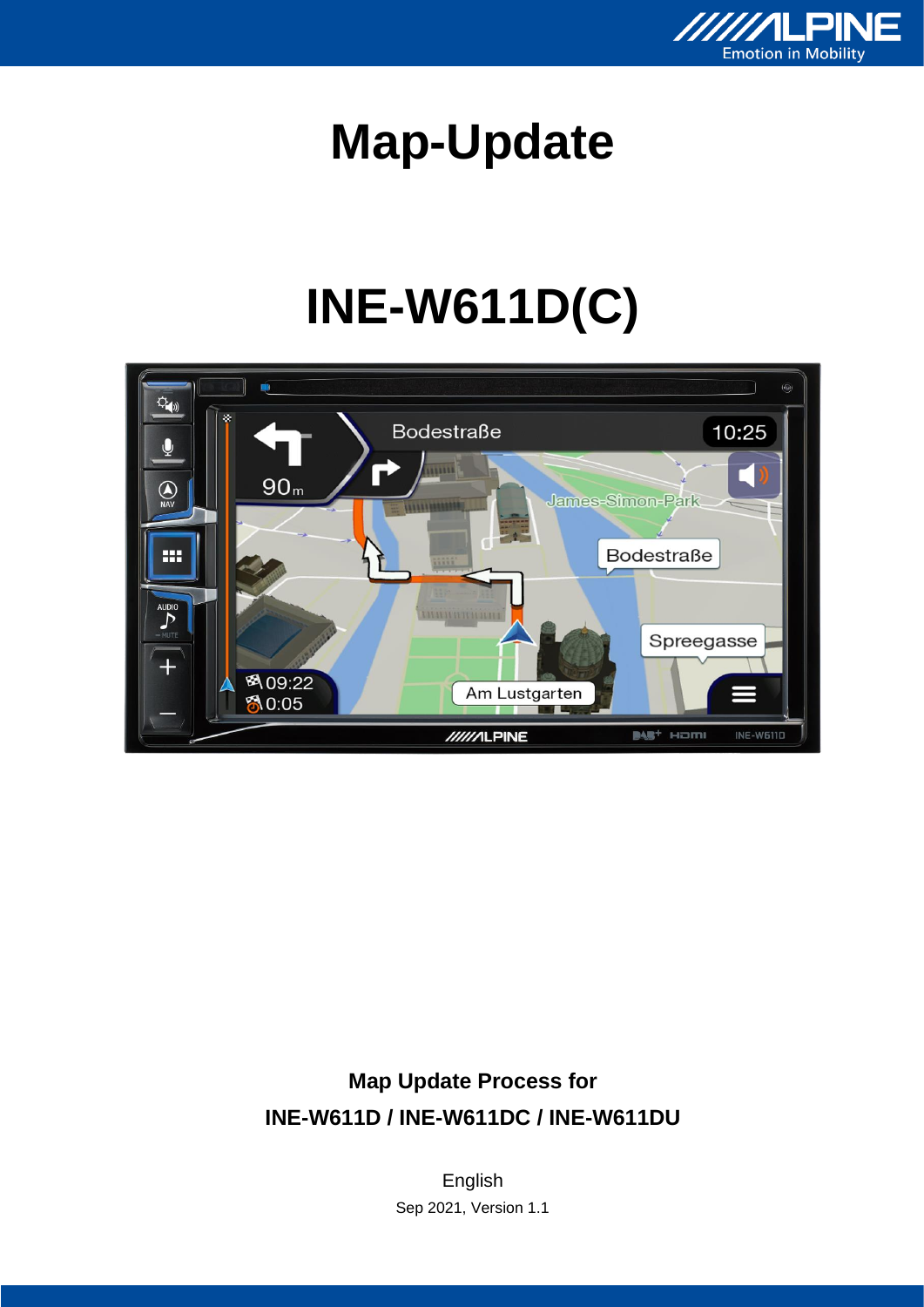

#### **Instructions for updating the map data for INE-W611D / INE-W611DC:**

Please register at alpine.naviextras.com. Download the "Toolbox" from the download area before following the Map Update instructions for your Alpine navigation device.

## **Naviextras Toolbox**

Alpine.naviextras.com is the official map update portal for Alpine.

Some alpine.naviextras.com site features, including buying updates, require that your Alpine navigation device is registered.

Please register your Alpine navigation device and your required personal data within Naviextras Toolbox, which is a free PC-tool.

[alpine.naviextras.com](http://www.alpine.naviextras.com/)

#### **Requirements and limitations:**

- Windows XP / Windows 7 / Windows 8 / Windows 10
- Software for unpacking ZIP files
- USB stick with minimum 16 GB recommended (freshly FAT32 formatted)



#### **Do not delete any files / folders from the USB stick and do not add any files / folders manually.**

#### **Note:**

The map update process may consist of two parts - depending on the pre-installed navigation firmware on your navigation device. For more information, see the update instructions.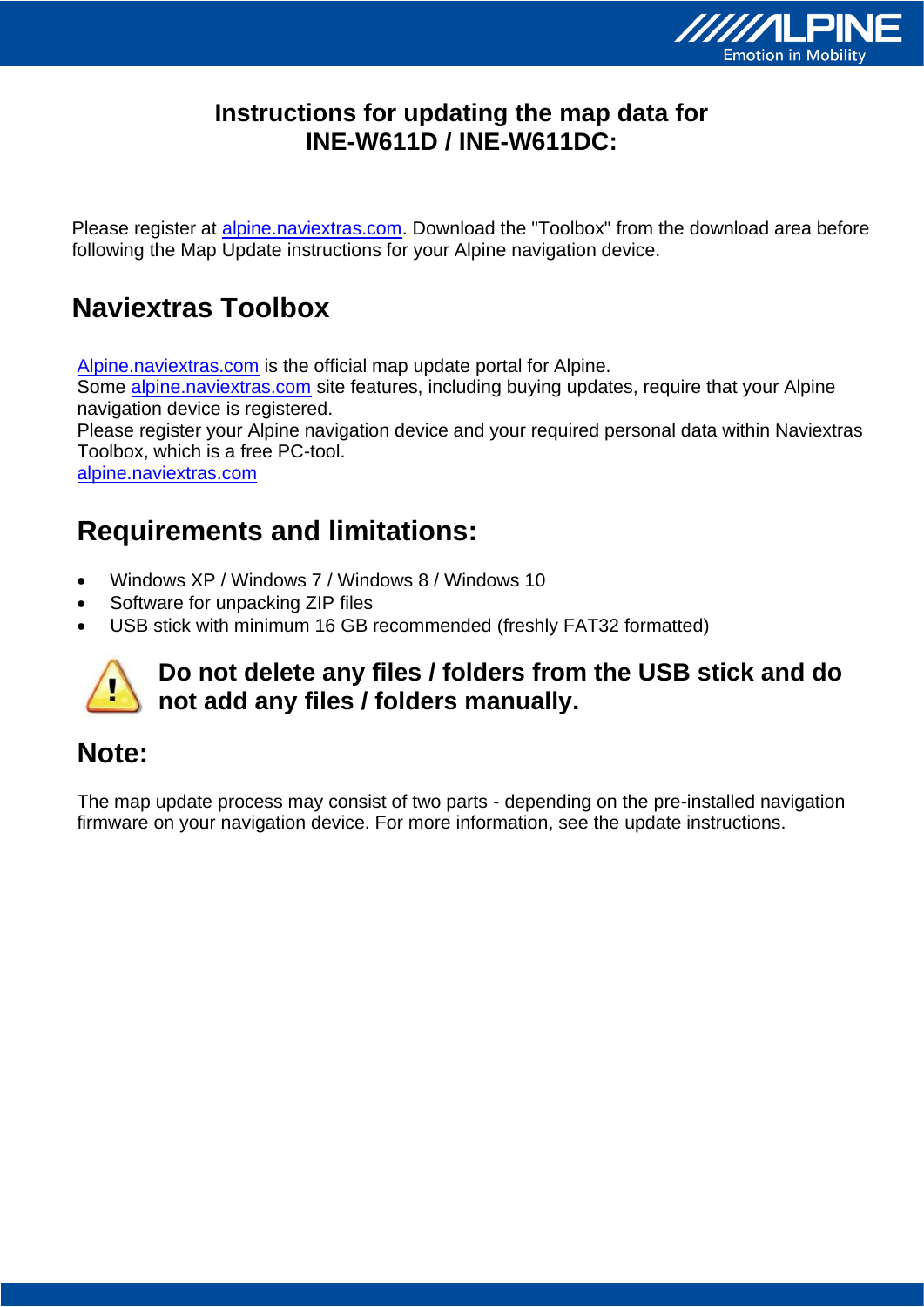

# **Map Update Process**

- **1)** Connect an empty USB stick (freshly FAT32 formatted) to the navigation system.
- **2)** Go to Navigation → Main Menu → scroll to right → Update. Press the soft key "**Update**".



**3)** The Update tool starts up.

| ₳     | 1:40 AM      |                |
|-------|--------------|----------------|
|       | Initializing |                |
|       |              |                |
|       |              |                |
|       |              |                |
|       |              |                |
|       |              |                |
| Audio |              | $\overline{2}$ |

**4)** Confirm with soft key "**Yes**".

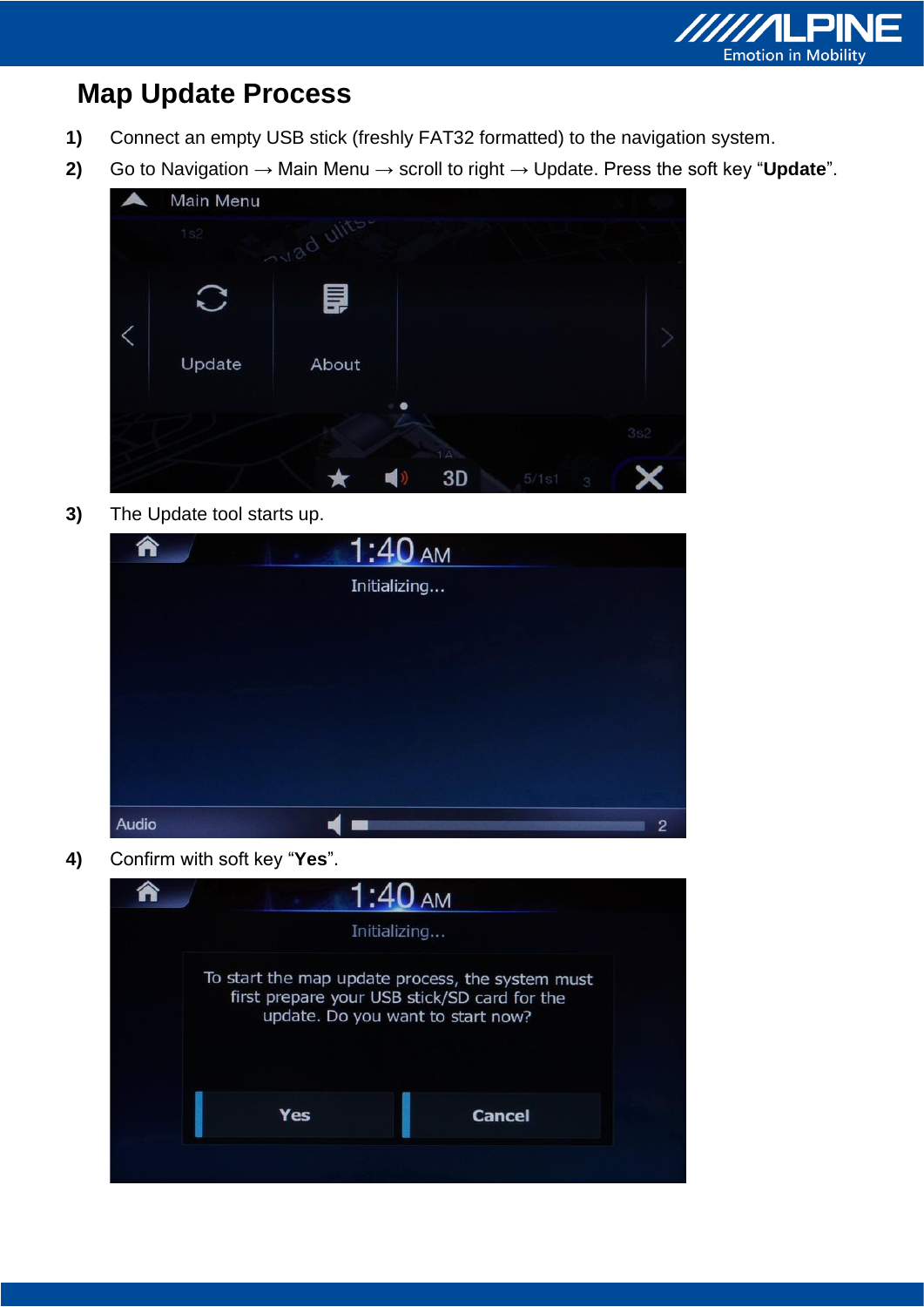

**5)** Device information transferred to the USB stick. Do not disconnect the USB stick and do not power off the unit.



**6)** Confirm with "**OK**".

| Software Update                                                                                                                                                                                   |
|---------------------------------------------------------------------------------------------------------------------------------------------------------------------------------------------------|
| Operation successful. You can now connect your<br>USB stick/SD card to your computer and<br>purchase/download the necessary contents from<br>www.naviextras.com using the Toolbox<br>application. |
| OK                                                                                                                                                                                                |

**7)** Remove the USB stick from your navigation device.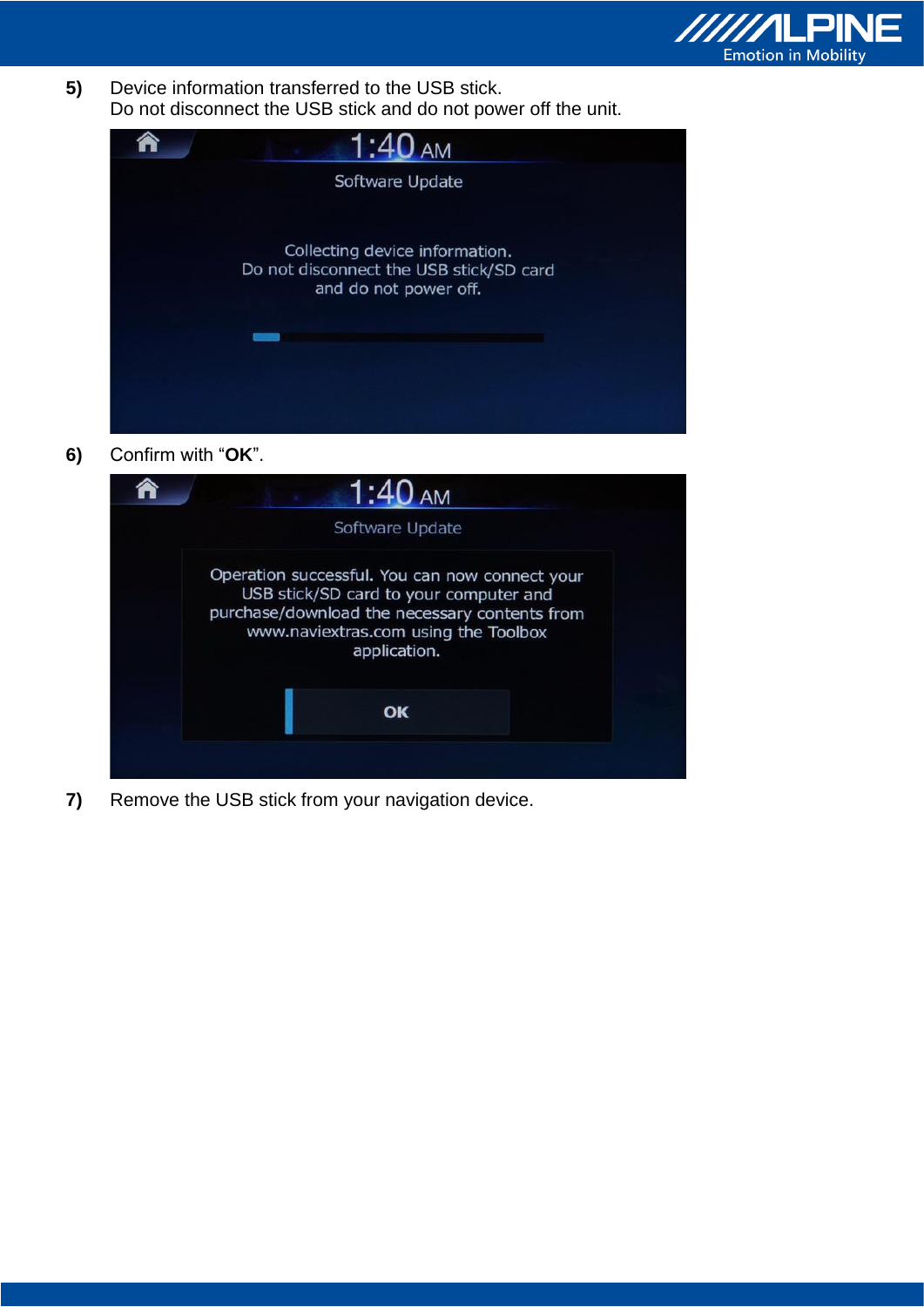

- 8) Go to alpine.naviextras.com/shop/portal/downloads and follow the instructions on naviextras.com website how to download and install Naviextras Toolbox.
- **9)** Connect the USB stick to your PC.
- **10)** Start Naviextras Toolbox. The USB stick will be recognized as your navigation device.

Push the button "**Updates**". If a pop-up window (see point 11) with the notification "*You need to upgrade your system by installing this mandatory update...*" **NOT** appears go directly to point 31 and follow the instructions from there.

**11)** Install the new navigation software with the Naviextras Toolbox. Press the "**Install**" button. X Naviextras Toolbox

| $\mathsf{\times}$ naviextras                              | ø<br>W611-DC | ů,<br>Mr Seharttan Heur                                                                                                         | About       |              | G<br>teip      |         |
|-----------------------------------------------------------|--------------|---------------------------------------------------------------------------------------------------------------------------------|-------------|--------------|----------------|---------|
| Home                                                      |              |                                                                                                                                 | Install     |              |                |         |
| $\times$<br>Shop                                          |              | You need to upgrade your system by installing this mandatory update before you can<br>continue to install your content updates. |             |              |                |         |
| <b>Updates</b>                                            |              | Software/OS/System updates                                                                                                      | <b>Name</b> |              | $\circledcirc$ |         |
| <b>all</b><br>Backup                                      |              |                                                                                                                                 |             |              |                |         |
| O<br>Settings                                             |              |                                                                                                                                 |             |              |                |         |
| Extras                                                    |              |                                                                                                                                 |             | $\mathbb{Q}$ |                |         |
|                                                           |              |                                                                                                                                 |             |              |                |         |
| My Navigation device:<br>W611-DC<br>Flash: 6.9 GB / 15 GB |              | Exit                                                                                                                            | More        | Install      |                | Install |
|                                                           |              |                                                                                                                                 |             |              |                |         |
|                                                           |              |                                                                                                                                 |             |              |                |         |

**12)** After transferring the data to the USB stick, the following screen is displayed.

| ×<br><b>X</b> naviextras<br>No device is connected                                                                                                                     | Not logged in                                                                                                                                                                                                                                                                                         |                                                                                                                                                                                                                                                                                                                             |                                                                                                                                                                                          |  |
|------------------------------------------------------------------------------------------------------------------------------------------------------------------------|-------------------------------------------------------------------------------------------------------------------------------------------------------------------------------------------------------------------------------------------------------------------------------------------------------|-----------------------------------------------------------------------------------------------------------------------------------------------------------------------------------------------------------------------------------------------------------------------------------------------------------------------------|------------------------------------------------------------------------------------------------------------------------------------------------------------------------------------------|--|
| lome<br>×<br>Shop<br>Updates<br>Backup<br>N<br>Um Naviextras.com N<br><b>O</b> <sup>o</sup><br>Settings<br>Falls Sie nach Ans<br>Falls Sie in Bezug a<br><b>Extras</b> | 1. Disconnect your device/SD card reader from the computer.<br>1. Discussions of the manipulation of the device.<br>2. Start your navigation software on the device.<br>3. Once the navigation software has started, exit the software<br>4. Reconnect your device/SD card reader to the PC.<br>5. Re | Herzlich willkommen bei Naviextras.com Naviextras Toolbox!<br>Schließen Sie bitte Ihre Navigationseinheit an!<br><b>Exit software</b><br>Your navigation software was successfully updated.<br>IMPORTANT: In order to continue using the software, please follow these mandatory steps before<br>doing anything else:<br>OK | verbinden. Abhängig vom Gerätetyp nehmen Sie eine<br>nige Geräte erwarten von Ihnen, dass Sie auf dem<br>dung aufgebaut werden kann.<br>Benutzerhandbuch Ihres Hardwareherstellers nach. |  |

Follow the instructions.

**13)** Safely remove the USB stick from your PC.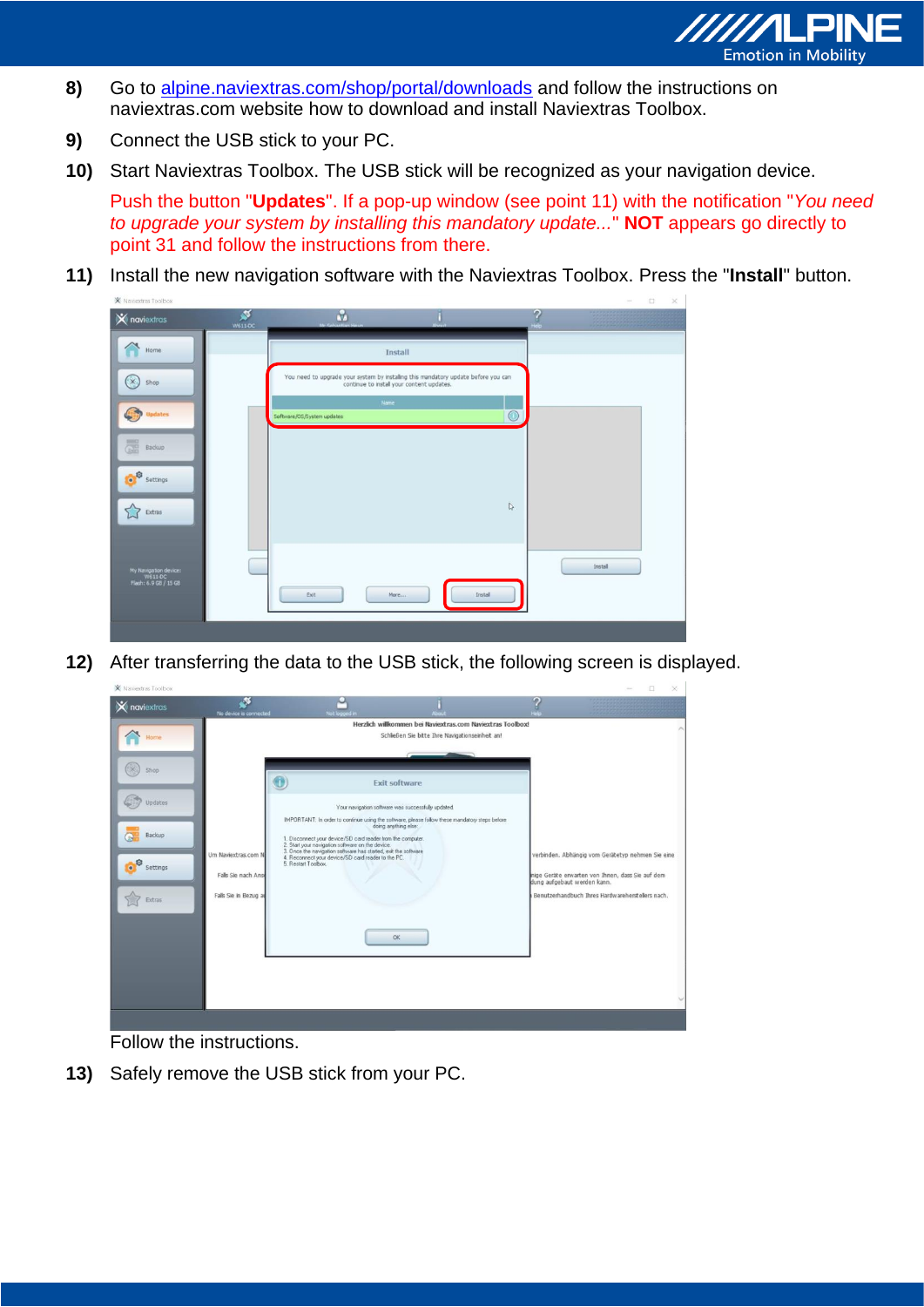

- **14)** Reconnect the USB stick to your navigation device.
- **15)** Go to Navigation → Main Menu → scroll to right → Update Press the soft key "**Update**".

| Main Menu |            |   |           |       |   |     |
|-----------|------------|---|-----------|-------|---|-----|
| 1s2       | avad ulits |   |           |       |   |     |
|           | 目          |   |           |       |   |     |
| Update    | About      |   |           |       |   |     |
|           |            | ø |           |       |   |     |
|           |            |   | $1\Delta$ |       |   | 3s2 |
|           |            |   | 3D        | 5/1s1 | 3 |     |

**16)** The Update tool starts up.

| â     | 02:37        |                |
|-------|--------------|----------------|
|       | Initializing |                |
|       |              |                |
|       |              |                |
|       |              |                |
|       |              |                |
|       |              |                |
| Audio |              | $\overline{c}$ |

The Initialization screen is displayed for approximately 2 to 4 minutes.

**17)** Then Confirm with soft key "**Yes**". Confirm the dialog box by pressing "**Install**".

|                                                           |                                                                                                                                                                                             | 1:40 AM    |                                             |  |
|-----------------------------------------------------------|---------------------------------------------------------------------------------------------------------------------------------------------------------------------------------------------|------------|---------------------------------------------|--|
| <b>Operation</b><br>USB <sub>s</sub><br>purchase/<br>www. | iGO Navigation<br>Do you want to install an update to<br>this existing application? Your<br>existing data will not be lost. The<br>updated application will get access<br>to:<br><b>NEW</b> | <b>ALL</b> | inect your<br>er and<br>tents from<br>blbox |  |
|                                                           | This update requires no new permissions.                                                                                                                                                    |            |                                             |  |
|                                                           | Cancel                                                                                                                                                                                      | Install    |                                             |  |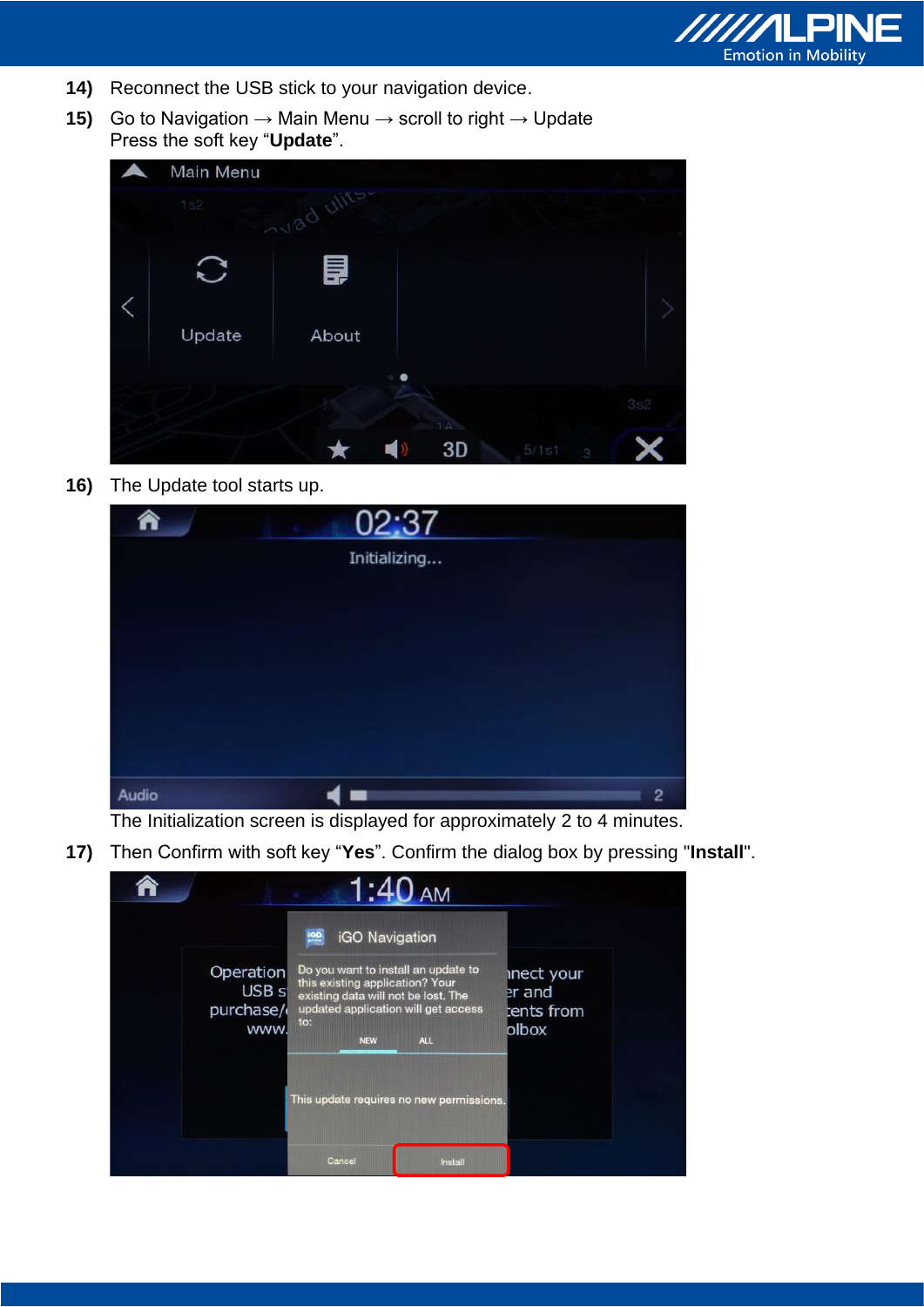

**18)** Navigation Software update is executed. Do not disconnect the USB stick and do not power off the unit.

|                                                    | <b>iGO</b> Navigation |                                            |
|----------------------------------------------------|-----------------------|--------------------------------------------|
| Operation<br>USB <sub>s</sub><br>purchase/<br>www. | Installing            | inect your<br>er and<br>ents from<br>olbox |
|                                                    |                       |                                            |

Please note: The Update process will take up to 2 minutes.

**19)** Confirm and finalize the update by pressing "**Done**". Remove the USB stick from your navigation device. The USB stick must be prepared again for the next step.

|                                                    | 1:40 <sub>AM</sub><br>iGO Navigation |                                             |
|----------------------------------------------------|--------------------------------------|---------------------------------------------|
| Operation<br>USB <sub>s</sub><br>purchase/<br>www. | √ App installed.                     | inect your<br>er and<br>tents from<br>olbox |
|                                                    | Done                                 | Open                                        |

The navigation firmware was updated successfully.

- **20)** Switch off the navigation device via ignition (ACC) for 2 minutes or perform a reset. Then switch the navigation device on again.
- **21)** Go to Main Menu → scroll to right → About → **Version Information** to check the latest Navigation Software Version (9.35.2.263746 Sep 21 2021 or newer).

| Version Information                         |  |
|---------------------------------------------|--|
| //////LPINE.                                |  |
| <b>Navigation Software</b>                  |  |
| 9.35.2.263746                               |  |
| Sep 21 2021                                 |  |
| (C) 2004-2021 NNG Kft. All rights reserved. |  |
|                                             |  |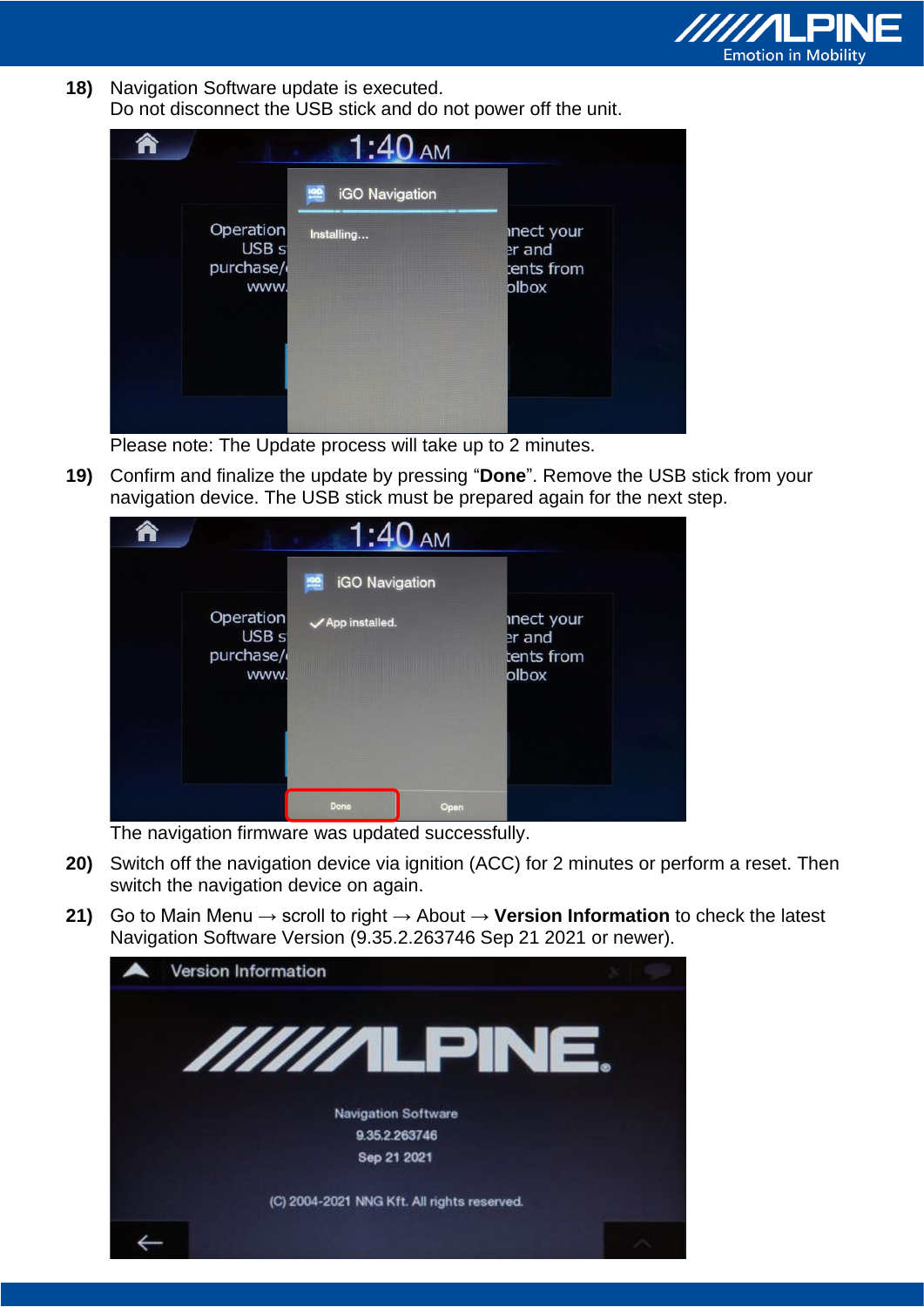

## **Map Update Process**

- **22)** Connect the USB stick (freshly FAT32 formatted) to the navigation system.
- **23)** Go to Navigation  $\rightarrow$  Main Menu  $\rightarrow$  scroll to right  $\rightarrow$  Update Press the soft key "**Update**".

| Main Menu |            |                       |     |
|-----------|------------|-----------------------|-----|
| 1s2       | avad ulits |                       |     |
|           | 目          |                       |     |
| Update    | About      |                       |     |
|           |            |                       |     |
|           |            | $1\,\mathrm{A}$       | 3s2 |
|           |            | 3D<br>5/1s1<br>m<br>3 |     |

**24)** The Update tool starts up.

| <mark>â</mark> | <u> 1:40 AM</u> |                |
|----------------|-----------------|----------------|
|                | Initializing    |                |
|                |                 |                |
|                |                 |                |
|                |                 |                |
|                |                 |                |
|                |                 |                |
| Audio          |                 | $\overline{2}$ |

**25)** Confirm with soft key "**Yes**".

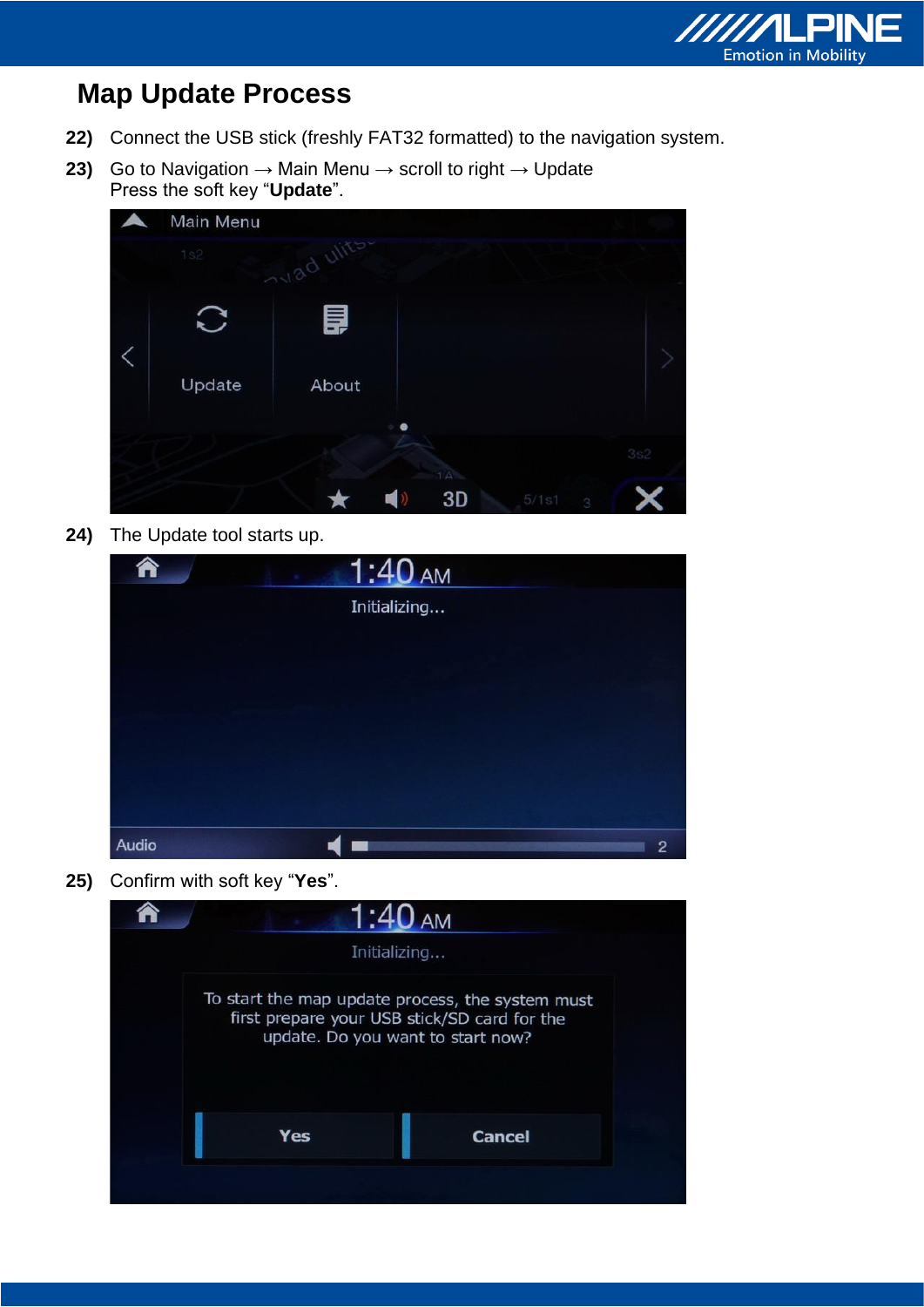

**26)** Device information transferred to the USB stick. Do not disconnect the USB stick and do not power off the unit.



**27)** Confirm with "**OK**" and remove the USB stick from your navigation device.



- **28)** Go online on alpine.naviextras.com/shop/portal/downloads and follow the instructions on naviextras.com website how to download and install Naviextras Toolbox.
- **29)** Connect the USB stick to your PC.
- **30)** Start Naviextras Toolbox. The USB stick will be recognized as your navigation device.
- **31)** Purchase and install content and updates as described within Naviextras Toolbox.
- **32)** Safely remove the USB stick from your PC.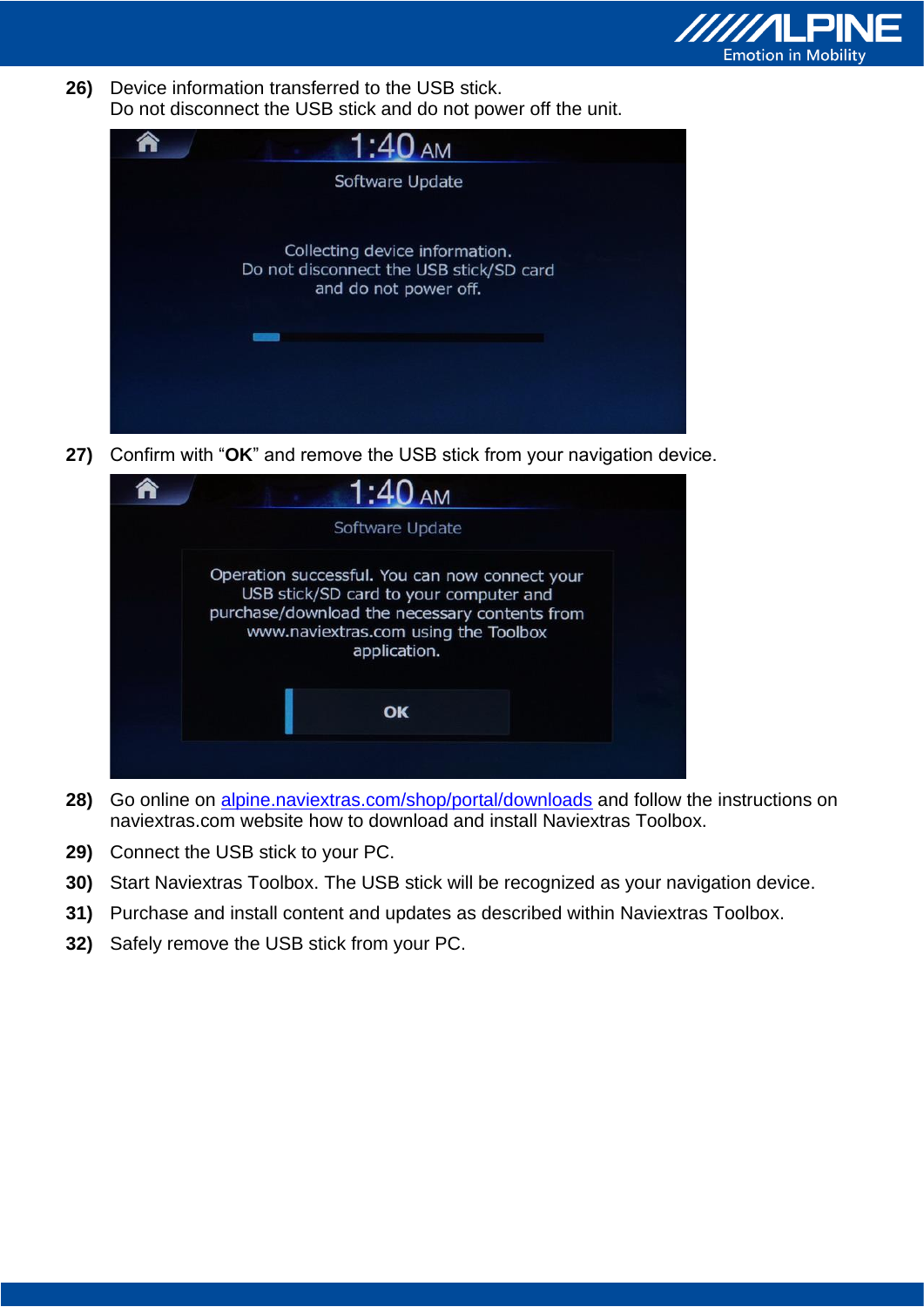

- **33)** Reconnect the USB stick to your navigation device.
- **34)** Go to Navigation → Main Menu → scroll to right → Update Press the soft key "**Update**".

| Main Menu |            |           |           |       |   |     |
|-----------|------------|-----------|-----------|-------|---|-----|
| 1s2       | avad ulits |           |           |       |   |     |
|           | 昌          |           |           |       |   |     |
| Update    | About      |           |           |       |   |     |
|           |            | $\bullet$ |           |       |   |     |
|           |            |           | $1\Delta$ |       |   | 3s2 |
|           |            |           | 3D        | 5/1s1 | 3 |     |

**35)** The Update tool starts up.

| €     | 02:37        |                |
|-------|--------------|----------------|
|       | Initializing |                |
|       |              |                |
|       |              |                |
|       |              |                |
|       |              |                |
|       |              |                |
| Audio |              | $\overline{c}$ |

The Initialization screen is displayed for approximately 4 to 10 minutes.

**36)** Then Confirm with soft key "**Yes**".